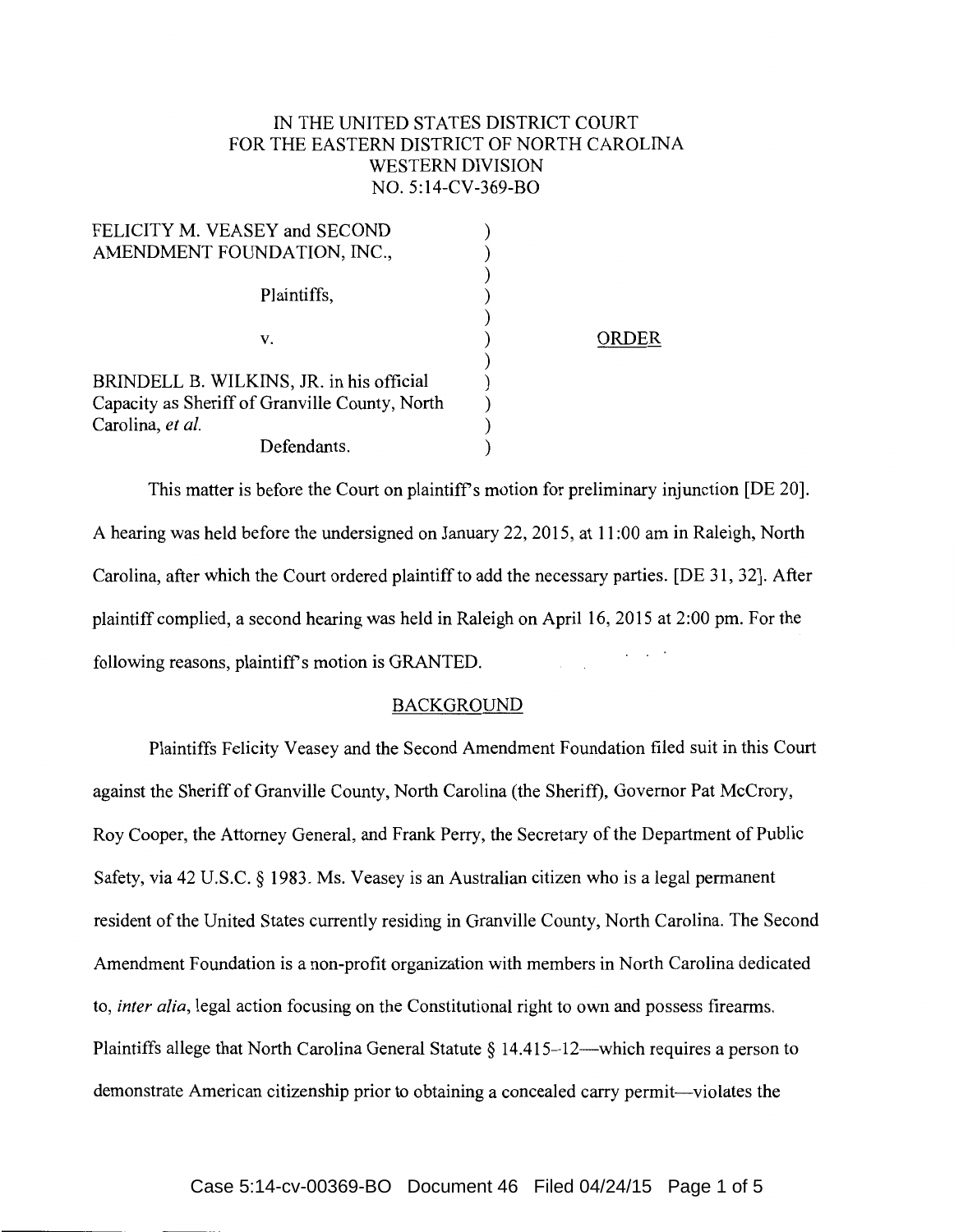Second and Fourteenth Amendments to the United States Constitution. In North Carolina, each county's Sheriff's Office is the issuing authority for concealed carry permits within its county.

## DISCUSSION

"A preliminary injunction is an extraordinary and drastic remedy." *Munafv. Geren,* 553 U.S. 674, 689 (2008) (quotation and citation omitted). A movant must make a clear showing of each of four elements before a preliminary injunction may issue: (1) he is likely to succeed on the merits, (2) he is likely to suffer irreparable harm in the absence of preliminary relief, (3) the balance of equities tips in his favor, and (4) an injunction is in the public interest. *Winter v. Natural Res. Def Council, Inc.,* 555 U.S. 7, 20 (2008).

Plaintiffs have demonstrated that they are entitled to a preliminary injunction in this instance. In pertinent part, the Second Amendment states that "the right of the people to keep and bear Arms, shall not be infringed." U.S. Const. amend. II. The Supreme Court has stated that "the people" in refers to "persons who are part of a national community or who have otherwise developed sufficient connections with this country to be considered part of that community." *United States v. Verdugo-Urquidez,* 494 U.S. 259, 265 (1990). The Fourteenth Amendment guarantees all persons equal protection of the law. U.S. Const. amend. XIV. State action violates the Fourteenth Amendment if it separates individuals into discrete classes based on citizenship and subjects those individuals to disparate treatment. *Graham v. Richardson,* 403 U.S. 365, 371, 377 (1971). The Fourteenth Amendment "encompasses lawfully admitted resident aliens as well as citizens of the United States and entitles both citizens and aliens to the equal protection of the laws of the State in which they reside." *Id.* at 371.

It is abundantly clear that resident aliens possess many of the same Constitutional rights as citizens in a variety of other situations. *See, e.g., Kwong Hai Chew v. Co/ding,* 344 U.S. 590,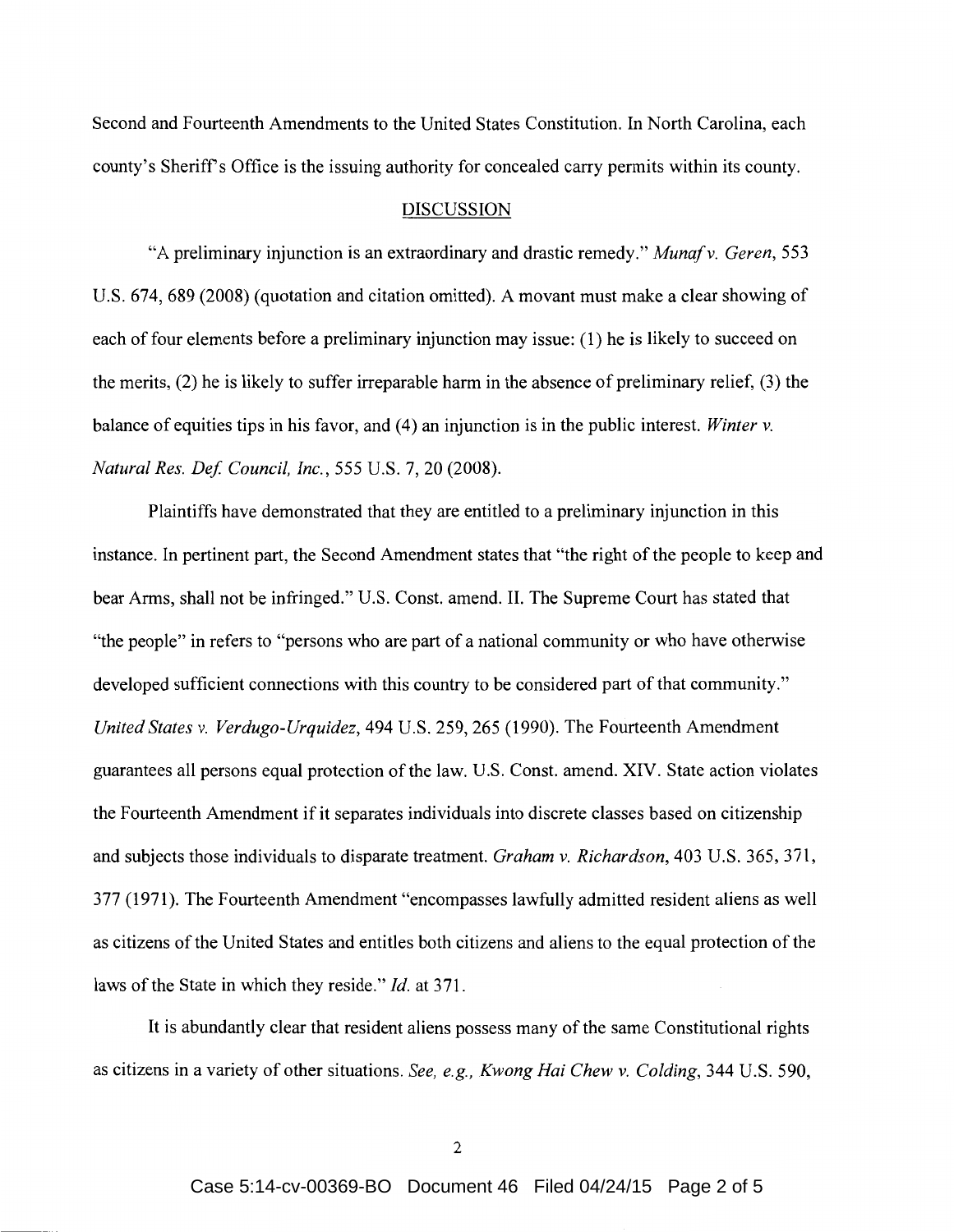596 (1953) (explaining that a resident alien is a "person" within the meaning of the Fifth Amendment); *Bridges v. Wixon,* 326 U.S. 135, 161-62 (1945) (Murphy, J., concurring) (holding that resident aliens have First Amendment Rights); *Wong Wing v. United States,* 163 U.S. 228, 23 7 ( 1896) (holding that resident aliens are entitled to Fifth and Sixth Amendment rights). Moreover, other courts to consider this issue have ruled that resident aliens possess Second Amendment rights. *See, e.g., Fletcher v. Haas,* 851 F. Supp. 2d 287, 301 (D.Mass. 2012); *Foutoudis v. City and County of Honolulu,* No. 1400333 JMS-RLP, 2014 WL 4662385 (D.Haw. Sept. 17, 2014); *Washington v. Ibrahim,* 269 P.3d 292, 296-97 (Wash. App. Div. 3, 2011). Two federal courts have actually ruled that similar, though not identical, statutes violated the Second Amendment. *Fletcher,* 851 F. Supp. 2d. at 304; *Haas,* 2014 WL 4662385 at \*5. Additionally, a federal court found that a very similar state statute violated the Fourteenth Amendment's Equal Protection Clause. *Smith v. South Dakota,* 781 F.Supp.2d 886-87 (D.S.D 2011).

No defendant has proffered a strong argument in support of limiting the concealed carry statute to citizens. No defendant objected to plaintiffs' characterization in court that resident aliens are allowed to possess firearms on their premises and are even allowed to carry firearms openly in North Carolina. In fact, the Sheriff stated in court that he agreed with plaintiffs that the law at issue in this case was unconstitutional. In light of other court rulings, the law in North Carolina, and defendants' postures in this case, plaintiffs have demonstrated that they are likely to succeed on the merits.

The Court further finds that in the absence of preliminary injunctive relief, plaintiffs will suffer irreparable harm. The deprivation of a constitutional right, even if only briefly, constitutes irreparable harm. *Dean v. Leake,* 550 F.Supp.2d 594, 602 (E.D.N.C. 2008) (citing *Elrod v. Burns,* 427 U.S. 347, 373 (1976)); *see also Centro Tepeyac v. Montgomery County,* 722 F.3d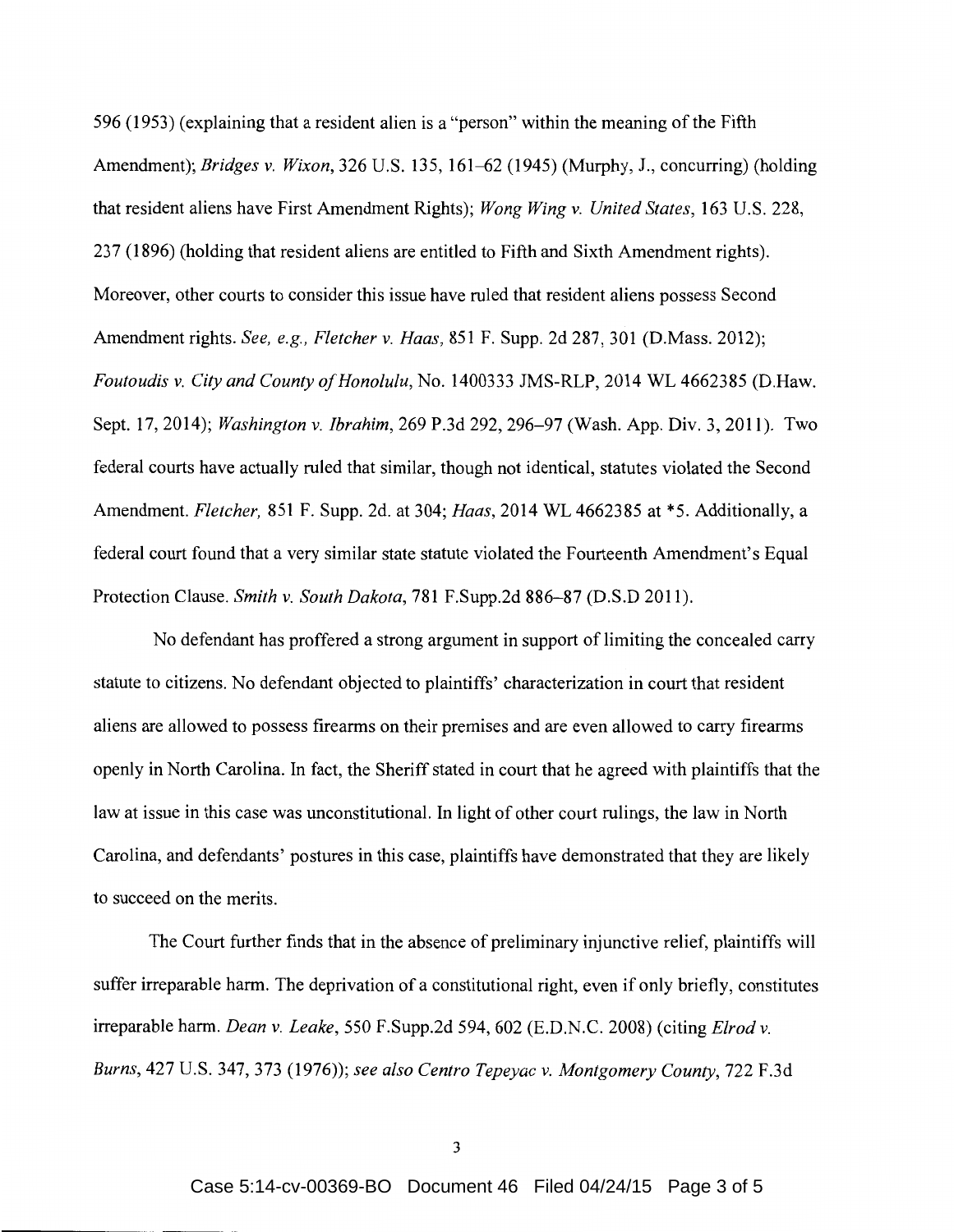184, 191 (4th Cir. 2013) (First Amendment); *Legend Night Club v. Miller,* 637 F.3d 291, 302 (4th Cir. 2011) (First Amendment); *Rum Creek Coal Sales, Inc. v. Caperton,* 926 F.2d 353, 362 (4th Cir. 1991) (Fourteenth Amendment). When the harm alleged by a plaintiff is the deprivation of a constitutional right, the likelihood of success on the merits is so "inseparably linked" to the proving of an actual harm that the court may proceed directly to consider the merits of plaintiffs action. *Giovanni Carandola, Ltd. v. Bason,* 303 F .3d 507, 511 (4th Cir. 2002). As plaintiffs allege constitutional harms and have established their likelihood of success on the merits, they have likewise established the existence of irreparable harm based on the infringements of their constitutional rights.

Traditional legal remedies are inadequate to relieve the harm in this case. The inability to carry a concealed firearm for self-defense cannot be quantified by money damages any more than can the experience of being discriminated against solely based on one's citizenship status. In contrast, compliance with the law is not a cognizable hardship on a defendant. *Carandola,* 303 F.3d at 521 ("[A] state is in no way harmed by issuance of a preliminary injunction which prevents the state from enforcing restrictions likely to be found unconstitutional. If anything, the system is improved by such an injunction.").

Finally, the public interest clearly weighs in favor of any injunction in this case. The public interest lies with protecting Constitutional rights for those who are otherwise law-abiding members of society. Moreover, as plaintiffs have shown a likelihood of success on the merits, the public interest lies with preserving the funding and prohibiting what appears to be a violation of the law.